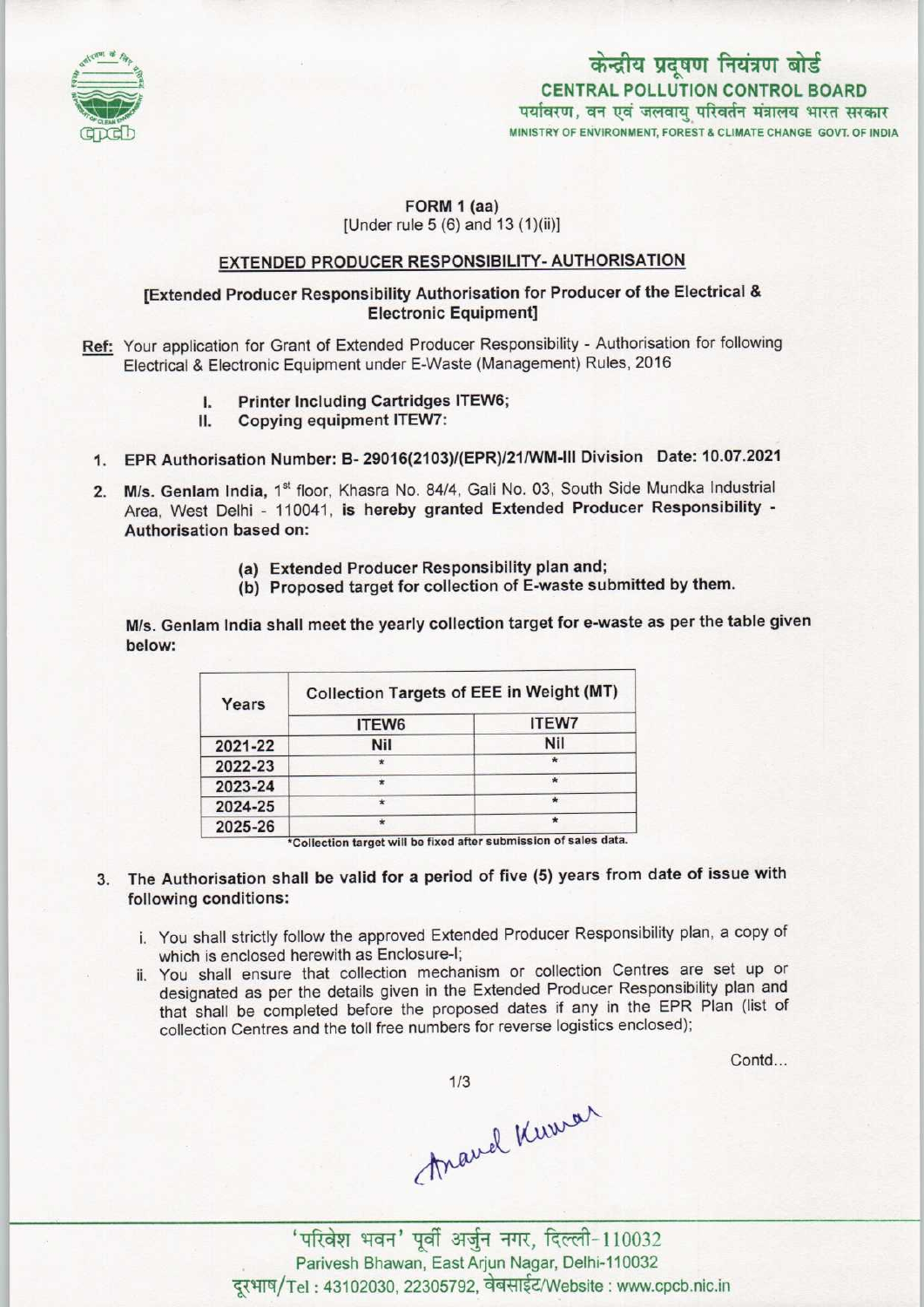

From pre page...

- iii. You shall ensure that all the collected e-waste is channelized to your PRO M/s PRO Connect. G-7, New Market, Near Khasa Kothi Circle, Jaipur and record shall be maintained at dismantler/recycler and at your end.
- iv. You shall maintain records, in Form-2 of these Rules, of e-waste and make such records available for scrutiny by Central Pollution Control Board;
- v. You shall file annual returns in Form-3 to the Central Pollution Control Board on or before 30th day of June following the financial year to which that returns relates.

### vi. General Terms & Conditions of the Authorisation:

- a. The authorisation shall comply with provisions of the Environment (Protection) Act, 1986 and the E-waste (Management) Rules.2016 made there under;
- b.The authorisation or its renewal shall be produced for inspection at the request of an officer authorised by the Central Pollution Control Board;
- c.Any change in the approved Extended Producer Responsibility plan should be informed to Central Pollution Control Board within 15 days on which decision shall be communicated by Central Pollution Control Board within sixty days;
- d. It is the duty of the authorised person to take prior permission of the Central Pollution Control Board to close down any collection centre/points or any other facility which are part of the EPR plan;
- e. An application for the renewal of authorisation shall be made as laid down in subrule (vi) of rule of 13(1) the E- Waste (Management) Rules, 2016;
- f. The Board reserves right to cancel/amend/revoke the authorisation at any time as per the policy of the Board or Government.

#### vii. Additional Conditions: -

- a)That the applicant will submit annual sales data along with annual returns;
- b) That the applicant has to ensure that the addresses of collection points provided by them in their EPR Plan are correct and traceable and the collection points/centres are functional;

Contd...

 $2/3$ 

Anaval Kuwar